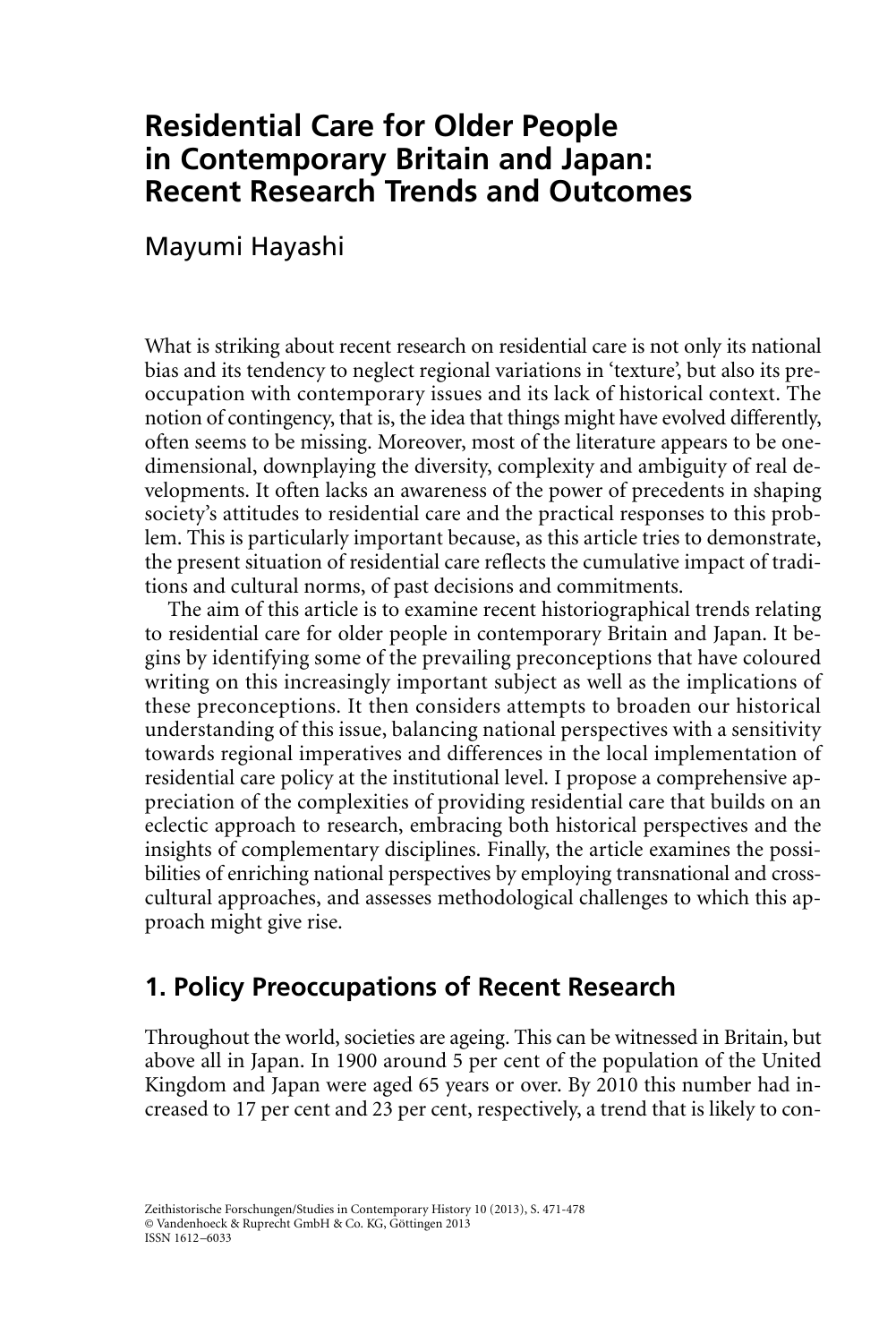tinue.1 One consequence of this phenomenon has been a considerable interest in ageing and its associated ramifications in recent decades in both countries. Paramount among these concerns has been the residential care of older people, reflected in a growing body of literature on this core social issue.

Until recently, studies of residential care for older people in both contemporary Britain and Japan have given priority to policy and ideological issues. In this context, an important critical contribution came from the anti-psychiatry movement, pioneered in Britain by David Cooper, Ronald D. Laing and others.2 This, in turn, coincided with an official shift towards de-institutionalisation and community care as the preferred policy options, with institutional care depicted in terms of 'rejection' and 'segregation' or subject to approaches focusing on 'what is wrong with institutions'.3

With specific reference to the elderly, the sociologist Erving Goffman raised the problem of mentally ill older people in nursing homes in his seminal work *Asylums* in 1961.4 Meanwhile, in Britain Russell Barton suggested that mental hospitals themselves created this illness.<sup>5</sup> Barbara Robb painted a bleak picture of the conditions older, chronically ill patients had to endure in psychiatric hospitals, as did Michael Meacher, who described residential homes for confused older people.<sup>6</sup> Strengthening the sociological contribution to these studies, Peter Townsend presented evidence that residential homes failed to offer 'the advantages of living in a "normal community"', features of which (notably family association) Peter Willmott, Michael Young and Townsend studied in detail.7 It could be argued, however, that many of these studies exhibit a leftinspired intellectual bias towards an idealisation of 'community'.

In Japan, there were fewer studies of the subject before 1990, reflecting the later development of institutional provision, and correspondingly a less in-

<sup>1</sup> Brian R. Mitchell, *International Historical Statistics, Europe 1750–2005*, 6th edn Basingstoke 2007, pp. 41-43; Brian R. Mitchell, *International Historical Statistics, Africa, Asia and Oceania 1750– 2005*, 5th edn Basingstoke 2007, p. 25; United Nations, World Population Prospects. The 2012 Revision Population Database, URL: <http://esa.un.org/wpp/Documentation/publications.htm>.

<sup>2</sup> Ronald D. Laing/Aaron Esterson, *Sanity, Madness and the Family*, London 1964. Significantly, Laing, along with David Cooper, would help to produce the first English-language edition of *Madness and Civilization*, the first major work by Michel Foucault, who anticipated many of the arguments of the anti-psychiatry movement, seeing the asylum largely in terms of social control, and as the only institution where therapy for the 'insane' could be administered: *Madness and Civilization. A History of Insanity in the Age of Reason*, abridged edn London 1967.

<sup>3</sup> Yongmei Wu, *The Care of the Elderly in Japan*, London 2004, p. 11; Kathleen Jones, The Development of Institutional Care, in: Eric Butterworth/Robert Holman (eds), *Social Welfare in Modern Britain*, London 1975, pp. 286-298, here p. 290.

<sup>4</sup> Erving Goffman, *Asylums. Essays on the Social Situation of Mental Patients and Other Inmates*, New York 1961.

<sup>5</sup> Russell Barton, *Institutional Neurosis*, Bristol 1959.

<sup>6</sup> Barbara Robb, *Sans Everything. A Case to Answer*, London 1967; Michael Meacher, *Taken for a Ride. Special Residential Homes for Confused Old People – A Study of Separatism in Social Policy*, London 1972.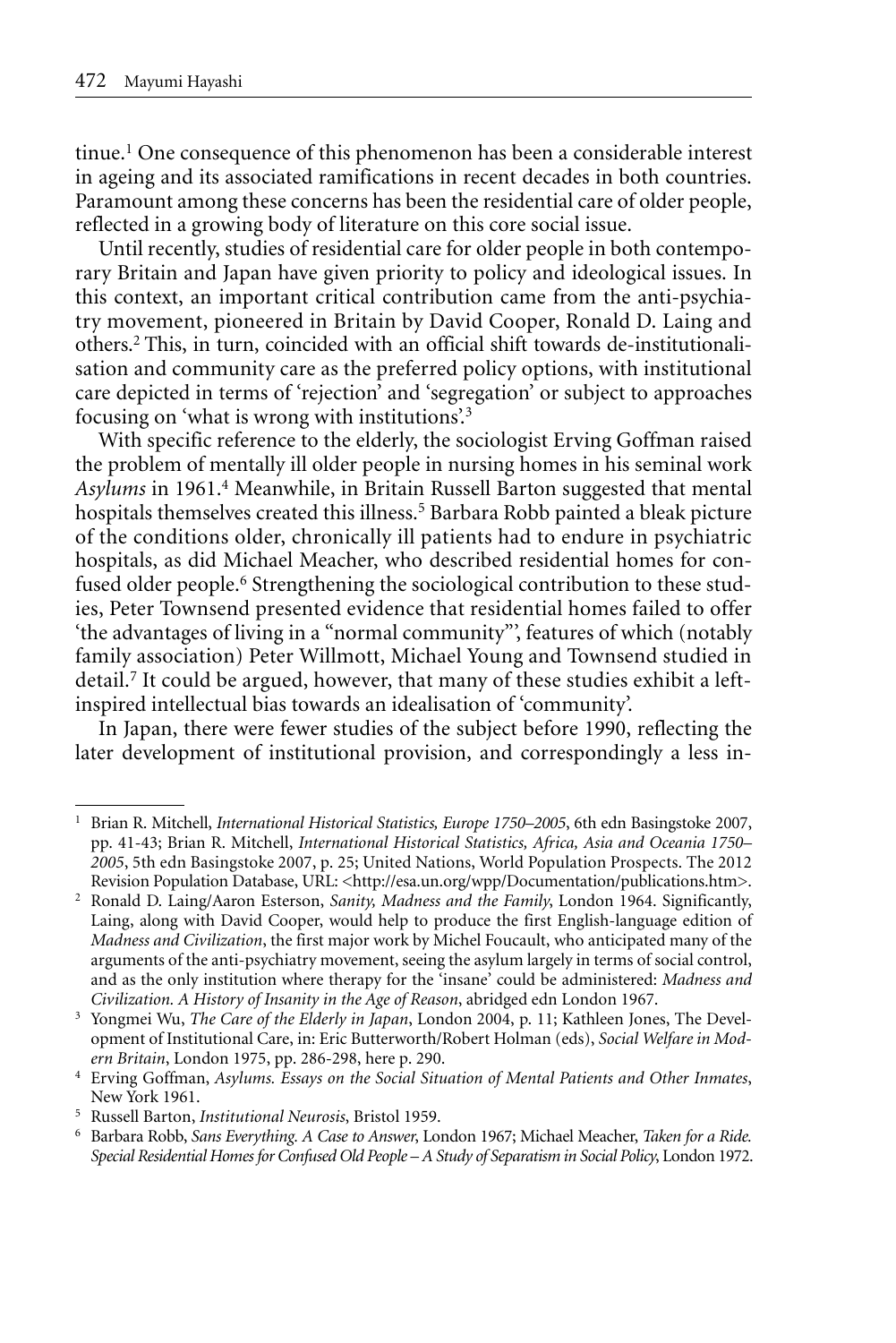tense interest among Japanese scholars. For instance, a translation of Goffman's *Asylums* into Japanese did not appear until 1984. If taboos surrounded the subject of residential care in Britain, these were nothing in comparison to the stigma prevailing in Japanese society, where strong traditions of family and community orientation have shaped people's attitudes. Moreover, these have been deeply imbued with a Confucian ethos, including a strong emphasis on filial piety and children's obligations to their parents. Considerable reticence surrounds the entire subject, and there is a reluctance to expose it to the gaze either of public policy makers or of researchers.

Meanwhile, in Britain, despite the increasing attachment to community care, some social scientists argued that more residential care places were necessary given the expected growth in the numbers of very old people. Emily Grundy and Tom Arie regard this as vital for those who require round-the-clock support.8 Others have suggested that there would always be a minority who could most appropriately be cared for in an institution.9 Isobel Allen and her colleagues further argued that, as significant numbers of older people made an 'active "positive choice"' to enter (private) residential homes, this should not be regarded as a 'last resort'.<sup>10</sup>

Similarly, although the importance of integrated or 'seamless' care has been increasingly recognised in both countries, residential care has received less attention than the preferred option, community care. By the same token, residential or long-term care in health care settings (e.g. long-term stays in geriatric hospitals) has been largely overlooked or treated as a distinct rather than integrated response. The result is that health and social care have tended to be discussed as entirely separate strands, whereas in fact they frequently converge.

Overall, then, the focus of discussion has been on current policy and practice. Little attention has been paid to historical contexts and the local dimension or grassroots realities. For instance, in Britain's case, many studies in this area have overlooked the significance of the workhouse legacy, especially in terms of its influence on popular attitudes to residential care.

<sup>7</sup> Peter Townsend, *The Last Refuge. A Survey of Residential Institutions and Homes for the Aged in England and Wales*, abridged edn London 1964, p. 190; Peter Willmott/Michael Young, *Family and Kinship in East London*, 2nd impression London 1960, pp. 155-166; Peter Willmott/Michael Young, *Family and Class in a London Suburb*, London 1960, pp. 123-132; Peter Townsend, *The Family Life of Older People. An Inquiry in East London*, London 1957.

<sup>8</sup> Emily Grundy/Tom Arie, Falling Rate of Provision of Residential Care for the Elderly, in: *British Medical Journal* 284 (1982), pp. 799-802.

<sup>9</sup> Kathleen Jones, We Need the Bed, in: Raymond Jack (ed.), *Residential versus Community Care. The Role of Institutions in Welfare Provision*, Basingstoke 1998, pp. 140-153; Paul Higgs/Christina R. Victor, Institutional Care and the Life Course, in: Sara Arber/Maria Evandrou (eds), *Ageing, Independence and the Life Course*, London 1993, pp. 186-200.

<sup>10</sup> Isobel Allen/Debra Hogg/Sheila Peace, *Elderly People. Choice, Participation and Satisfaction*, London 1992, p. 309.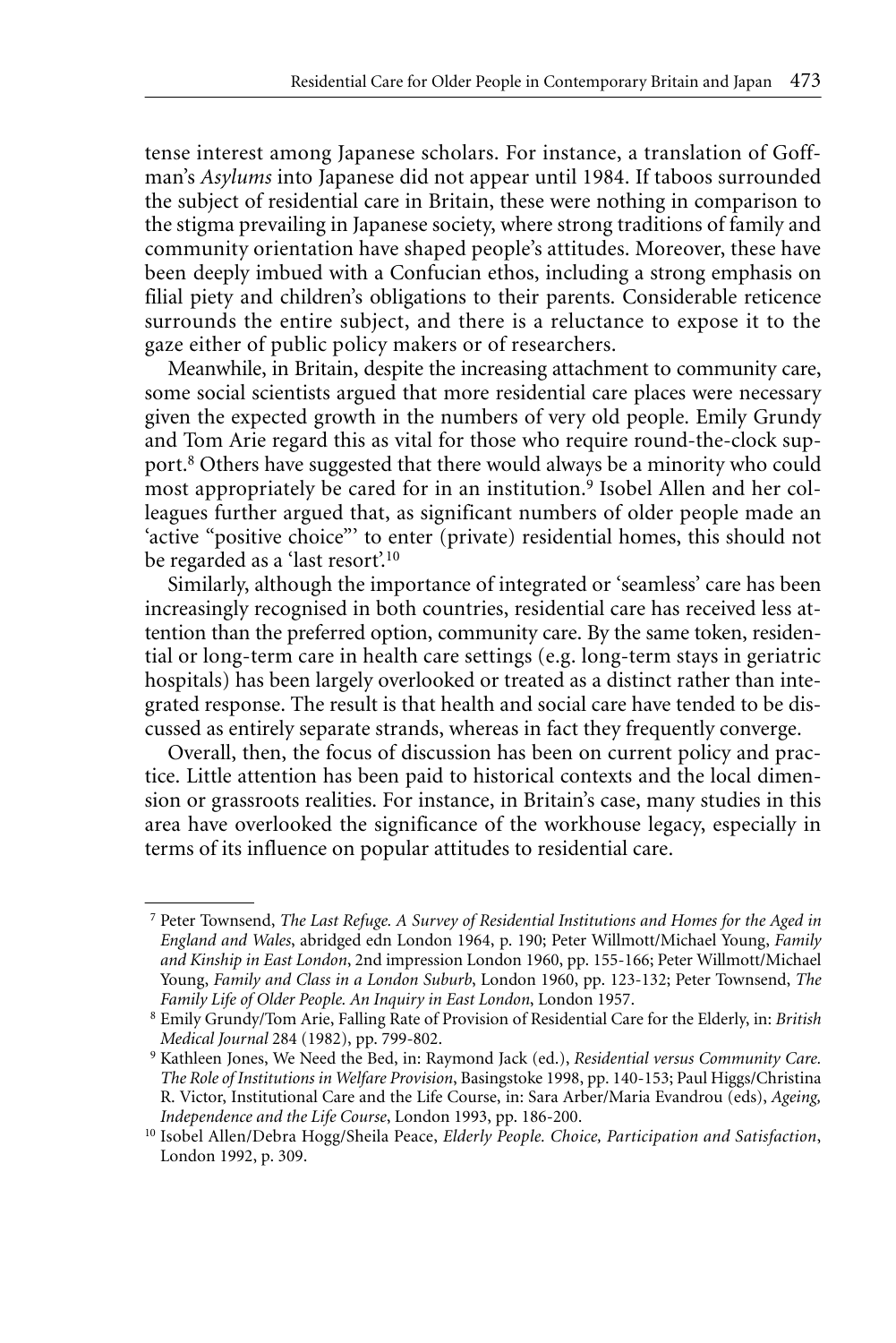## **2. Integrating Historical Insights**

More than two decades ago, British historian Anne Digby stressed the importance of an historical perspective to well-considered and intelligent policy formulation: '[…] on a broader front, certain policy issues, dilemmas, problems and choices do recur in social welfare. To forget the past record of these events is to force each generation to relearn what should already be known, and thus make future developments less satisfactory than they might be. Equally undesirable, however, has been the tendency in some quarters to manufacture a fictitious past; to create a past golden age of mythical virtues which present policy can seek to emulate. Through each of these ahistorical tendencies, current debate on social welfare is made less informed and cogent.'11

It follows that a thorough historical understanding of the issues raised by residential care for older people must be grounded in a broader appreciation of the related histories of old age and social welfare. Among important recent contributions has been Pat Thane's groundbreaking *Old Age in English History*, which, drawing on material from the pre-modern era onwards, challenges current assumptions about the declining status and economic 'burden' created by older people, and reveals the important role they have always played.12 In Japan, historians Yoshimasa Ikeda and Kyuichi Yoshida have provided histories emphasising the traditional respect in Japan for older people which has been reflected in welfare provision since the Middle Ages.<sup>13</sup>

Valuable contributions supplementing the work of historians have come from social scientists such as David Thomson, who has presented detailed statistical findings on residential care trends for older people in England since 1840, as well as Robin Means and Randall Smith, who have published a history of welfare services for older people in Britain from 1939 to 1971 (subsequently updated to the 1990s).14 Meanwhile, in Japan Yuji Ogasawara has contributed a history of residential care for older people since 1880, which remains the definitive historical synopsis.<sup>15</sup> Other Japanese social scientists have added historical studies on the development of welfare provision for older people in post-war Japan, while in the United States John C. Campbell presented his perspective in *How Policies Change. The Japanese Government and the Aging Society*,

<sup>11</sup> Anne Digby, *British Welfare Policy. Workhouse to Workfare*, London 1989, p. 1.

<sup>12</sup> Pat Thane, *Old Age in English History. Past Experiences, Present Issues*, Oxford 2000. See also Paul Johnson/Pat Thane (eds), *Old Age from Antiquity to Post-Modernity*, London 1998.

<sup>13</sup> Yoshimasa Ikeda, *History of Japanese Social Welfare*, Kyoto 1986; Kyuichi Yoshida, *New Edition: History of Japanese Social Philanthropy and Welfare*, Tokyo 2004.

<sup>&</sup>lt;sup>14</sup> David Thomson, Workhouse to Nursing Home. Residential Care of Elderly People in England since 1840, in: *Ageing and Society* 3 (1983), pp. 43-69; Robin Means/Randall Smith, *From Poor Law to Community Care*, 2nd edn Bristol 1998; Robin Means/Hazel Morbey/Randall Smith, *From Community Care to Market Care? The Development of Welfare Services for Older People, 1971–1993*, Bristol 2002.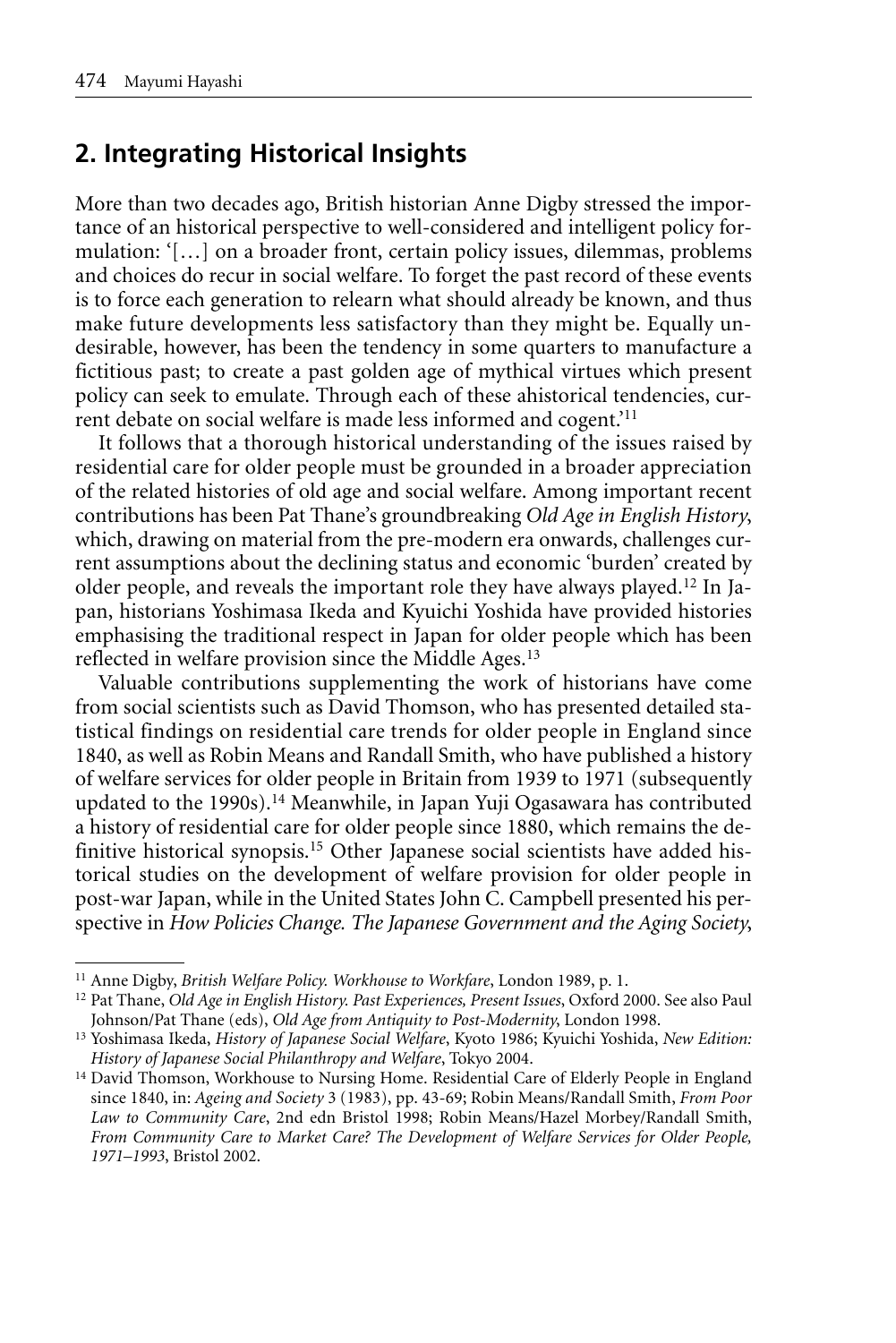which was later translated into Japanese and is widely referred to by Japanese scholars.16 Unfortunately, while some English-language literature has been translated into Japanese, relatively little Japanese scholarship has been translated into English.

Although the emphasis on historical and longer-term perspectives is welcome, much of this work continues to reflect a bias towards national or central government objectives, legislation and regulations. Its top-down approach may have encouraged a simplistic reading of local variation and practice, which reveal the true dynamics, mutability and complexity of the actual development of residential care.

Perhaps reflecting the relatively small-scale nature of residential care, there are still very few regional studies of provision in Japan. In contrast, British scholars have been more active. Amelia Harris scrutinised social services provision for older people in thirteen local authority areas across Britain.17 Muriel Brown, meanwhile, adopted an explicitly historical perspective in her study of four English local councils from 1948 to 1965, tracing developments and changes and examining the relationship between central legislative intentions and local administrative implementation.18 Detailed analysis of local situations can therefore bring to light not only the divergent needs of different communities, but also the challenges of applying centrally determined policies in different circumstances. In many cases compromises have to be found, especially in light of scarce resources (for example the extended use of workhouses in Britain into the 1970s, well beyond their intended lifespan). Nevertheless, many regional studies lack a longer-term perspective and mainly reflect the viewpoints of local authorities, treating the latter as the minimum unit and rarely touching on grassroots provision and services, or the views of residents and staff.

In light of the strong focus on regional studies that has informed research so far, it appears sensible now also to examine policy and practice at the institutional or 'micro-historical' level. Indeed, Japanese historian Yasuko Ichiban-

<sup>15</sup> Yuji Ogasawara, 100-year History of Homes for the Elderly, in: National Council of Social Welfare (NCSW)/National Council of Elderly Homes (NCEH) (eds), *Fifty-year History of National Council of Elderly Homes*, Tokyo 1984, pp. 3-154; Yuji Ogasawara, Homes for the Elderly in the Past Decade, in: NCSW/NCEH (eds), *Sixty-year History of National Council of Elderly Homes*, Tokyo 1995, pp. 25-74.

<sup>16</sup> John C. Campbell, *How Policies Change. The Japanese Government and the Aging Society*, Princeton 1992, Japanese translation by Fumio Miura and Shuichi Sakata, Tokyo 1995; Takashi Momose, *History of Elderly Welfare in Japan*, Tokyo 1997; Takiko Okamoto, *The Development of Elderly Welfare. From Charitable Work to Social Welfare*, Tokyo 2004.

<sup>17</sup> Amelia I. Harris, *Social Welfare for the Elderly. A Study in Thirteen Local Authority Areas in England, Wales and Scotland,* 2 vols, London 1968.

<sup>&</sup>lt;sup>18</sup> Muriel Brown, The Development of Local Authority Welfare Services from 1948–1965 under Part III of the National Assistance Act 1948, PhD dissertation, University of Manchester 1972.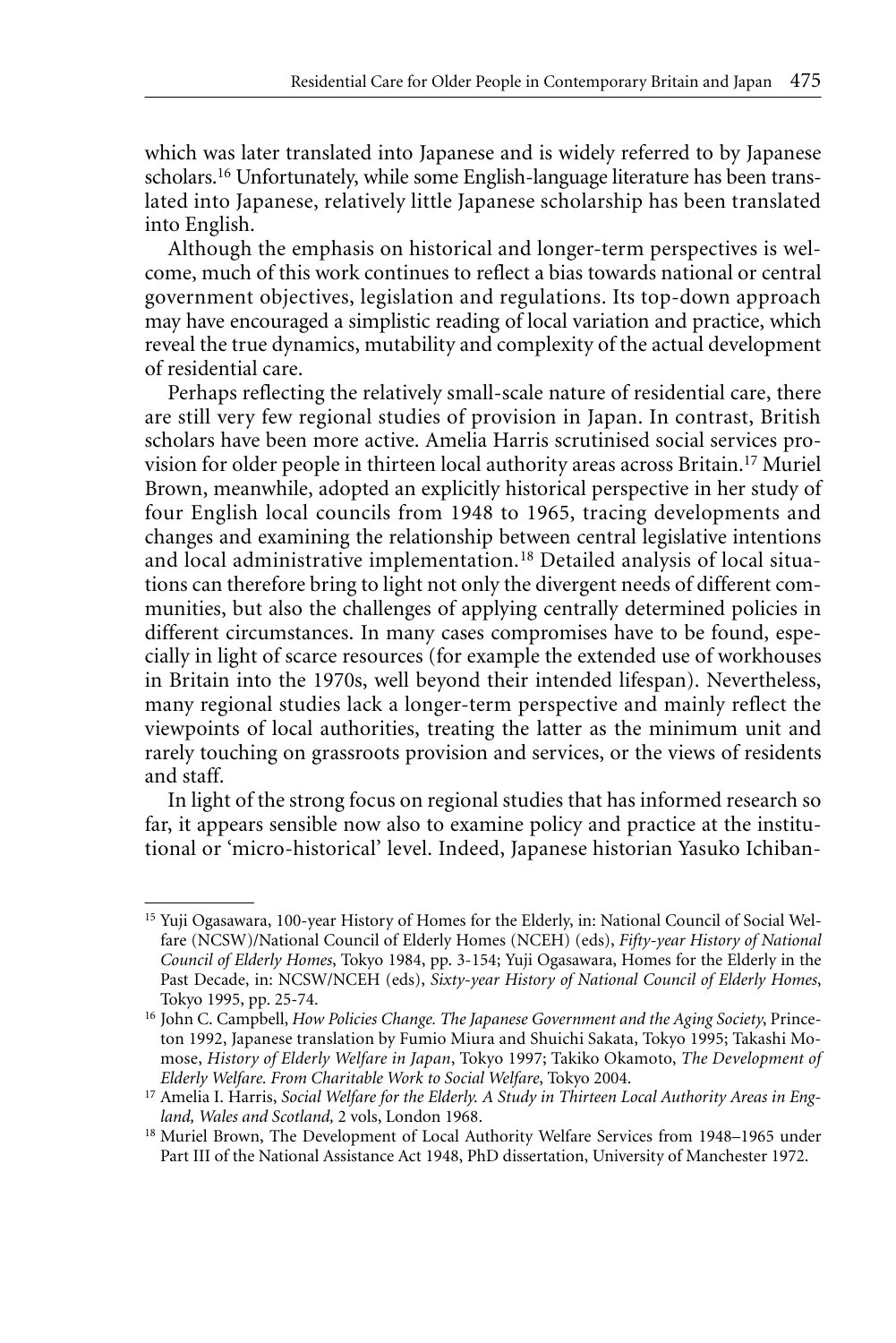gase has emphasised the value of institutional histories, arguing that 'an institution is not merely an organisation or building. It is the very daily living place of the residents'.19 Accordingly, she has contributed a detailed history of Japan's first public mixed almshouse for the destitute and sick in Tokyo from 1872 to 1972.20 Drawing on privately held records, Keiso Imura has produced histories of five charitable old people's almshouses in southern Japan from 1930 to 1945.21 In recent decades, many British historians have moved beyond 'bricks and mortar' depictions of workhouses, hospitals and asylums.22 Yet, there are comparatively few twentieth-century studies, particularly of residential homes for older people, when compared, for example, to histories of mental hospitals.23

Meanwhile, anthropologists have added yet another dimension by examining residential life in depth, taking a 'participant observation' approach. Yongmei Wu and Diana Lynn Bethel have respectively depicted the lives of residents in a long-term care complex in a Tokyo suburb and a nursing home in a rural northern town, and Leng Leng Thang has examined a pioneering age-integrated facility founded in 1990, which accommodates both nursery children and older people.24 Earlier, Jeanie Kayser-Jones provided a comparative and international perspective by examining a long-term care institution in Scotland and a comparable institution in the United States.25 Although providing insights into institutional life through the eyes of the residents and staff, these works typically reflect the current situation and lack an historical perspective.

<sup>19</sup> Yasuko Ichibangase, Meaning and Challenges of Research on Institutional History, in: *Journal of History of Social Work* 2 (1974), cited in Yasuko Ichibangase (ed.), *Historical Sources for Social Welfare*, vol. 2, Tokyo 1994, p. 181.

<sup>20</sup> Yasuko Ichibangase, *100-year Tokyo Borough Almshouse*, Tokyo 1973.

<sup>21</sup> Keiso Imura, *History of Old People's Almshouses in Japan*, Tokyo 2005, p. 2.

<sup>22</sup> For example, Anne Digby, *Madness, Morality and Medicine. A Study of the York Retreat 1796–1914*, Cambridge 1985; John Crammer, *Asylum History. Buckinghamshire County Pauper Lunatic Asylum – St. John's*, London 1990; Jonathan Andrews et al., *The History of Bethlem*, London 1997.

<sup>23</sup> For example, Steven Cherry, *Mental Health Care in Modern England. The Norfolk Lunatic Asylum/ St Andrew's Hospital, c. 1810–1998*, Woodbridge 2003; Yasuo Okada (a medical doctor), *Matsuzawa Hospital. A Private History, 1879–1980*, Tokyo 1981. 24 Wu, *The Care of the Elderly in Japan* (fn. 3); Diana L. Bethel, Alienation and Reconnection in a

Home for the Elderly, in: Joseph J. Tobin (ed.), *Re-made in Japan. Everyday Life and Consumer Taste in a Changing Society*, New Haven 1992, pp. 126-142; Leng L. Thang, *Generations in Touch. Linking the Old and Young in a Tokyo Neighbourhood*, Ithaca 2001.

<sup>25</sup> Jeanie Kayser-Jones, *Old, Alone, and Neglected. Care of the Aged in Scotland and the United States*, Berkeley 1981.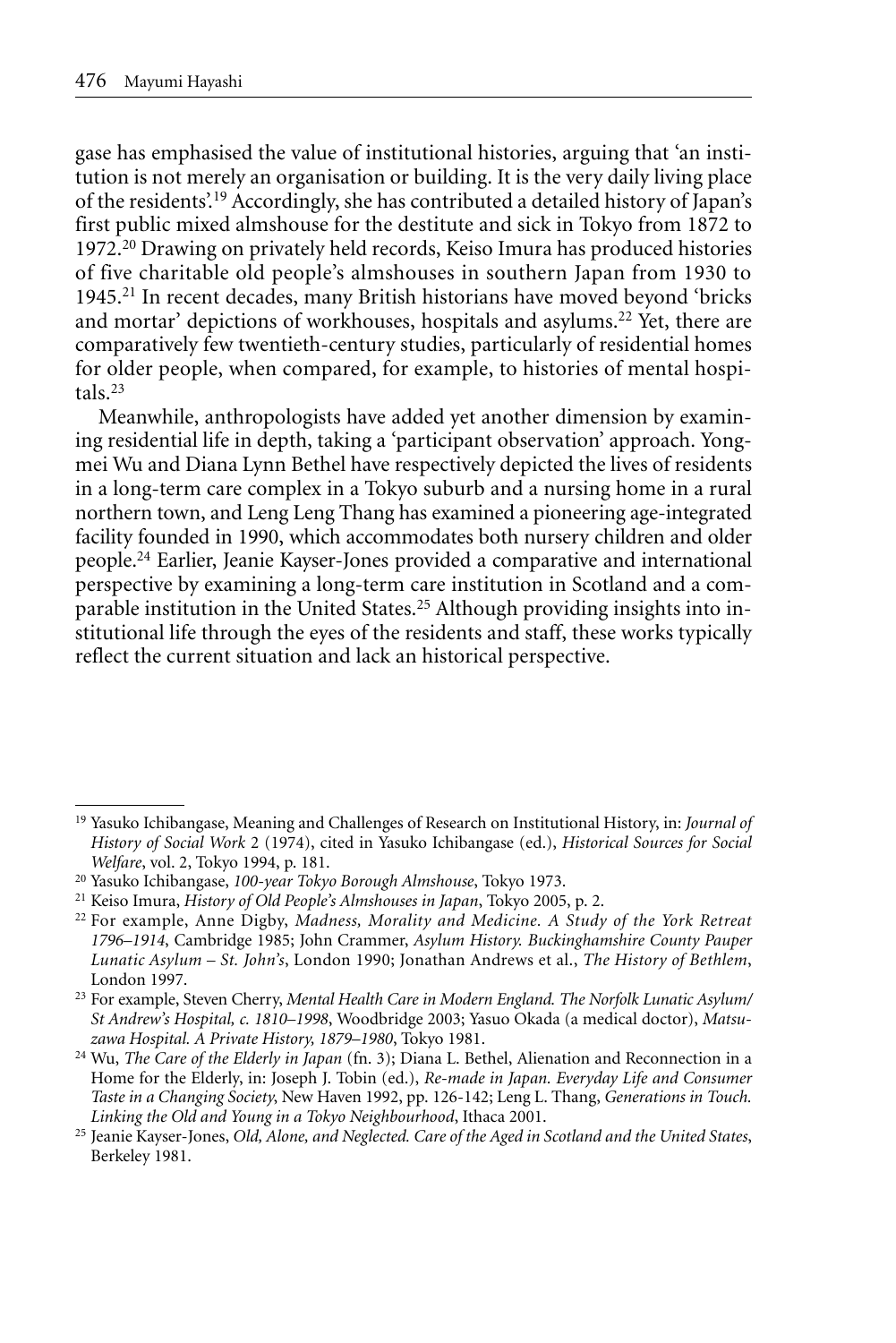## **3. Comparative Studies in Britain and Japan**

Finally, research trends can be examined in a transnational and comparative perspective. Especially Gøsta Esping-Andersen's uneven *The Three Worlds of Welfare Capitalism* stimulated academic debate on comparative welfare systems more than two decades ago.26 One fruitful consequence has been the more prominent positioning of Japan, along with Britain, in comparative analyses.27 While comparative research on welfare and social policy is increasingly well-established, studies addressing particular aspects of social policy and focusing on specific groups remain relatively rare, the issue of residential care and older people being just one example.28

In a sense, there are obvious reasons for the frequent juxtaposition of Britain and Japan: both countries face the growing problem of ageing populations, both must grapple with the requirement of providing residential care, and both, arguably, have to overcome entrenched cultural obstacles. In Japan, these include the traditional importance of the family, reinforced by the Confucian ethos, while in Britain attitudes have been coloured by the collective negative memory of the workhouse and suffused with an individualism that contrasts strongly with Japan's collectivist, consensual ideal. From the Japanese point of view, Britain clearly has the lead in welfare provision, and in some respects could be seen as a model.29

Nevertheless, it is too easy to accept the contextualisation of a country's residential care within western-derived theoretical frameworks based on ideologies or a regime typology in comparative welfare and social policy research. Such approaches may not sufficiently acknowledge important national or regional influences or be sensitive to socio-economic factors and cultural traditions. Thus, for example, notions of Japan's residential care as lagging behind the English equivalent have been common, with Japan's performance assessed unfavourably against the more 'advanced' English model. In Japan this view is particularly common among 'pro-Scandinavian/western' welfare scholars, while in Britain preconceptions about the Confucian foundations of Japanese society (and the role of the family) verge on idealisation and have tended to occlude an understanding of the reality of the situation.<sup>30</sup> While accepting that in compara-

<sup>26</sup> Gøsta Esping-Andersen, *The Three Worlds of Welfare Capitalism*, Cambridge 1990, Japanese translation by Taro Miyamoto and Norio Okazawa, Kyoto 2001.

<sup>27</sup> For example Arthur Gould, *Capitalist Welfare Systems. A Comparison of Japan, Britain and Sweden*, London 1993, Japanese translation by Masaaki Nimonji, Susumu Takashima and Yoshio Yamane, Kyoto 1997; Misa Izuhara (ed.), *Comparing Social Policies. Exploring New Perspectives in Britain and Japan*, Bristol 2003.

<sup>28</sup> See Mayumi Hayashi, *The Care of Older People. A Comparative Study. England and Japan*, London 2013.

<sup>29</sup> Koichi Hiraoka, *Welfare and Social Policy in Britain*, Kyoto 2003, pp. 311-327.